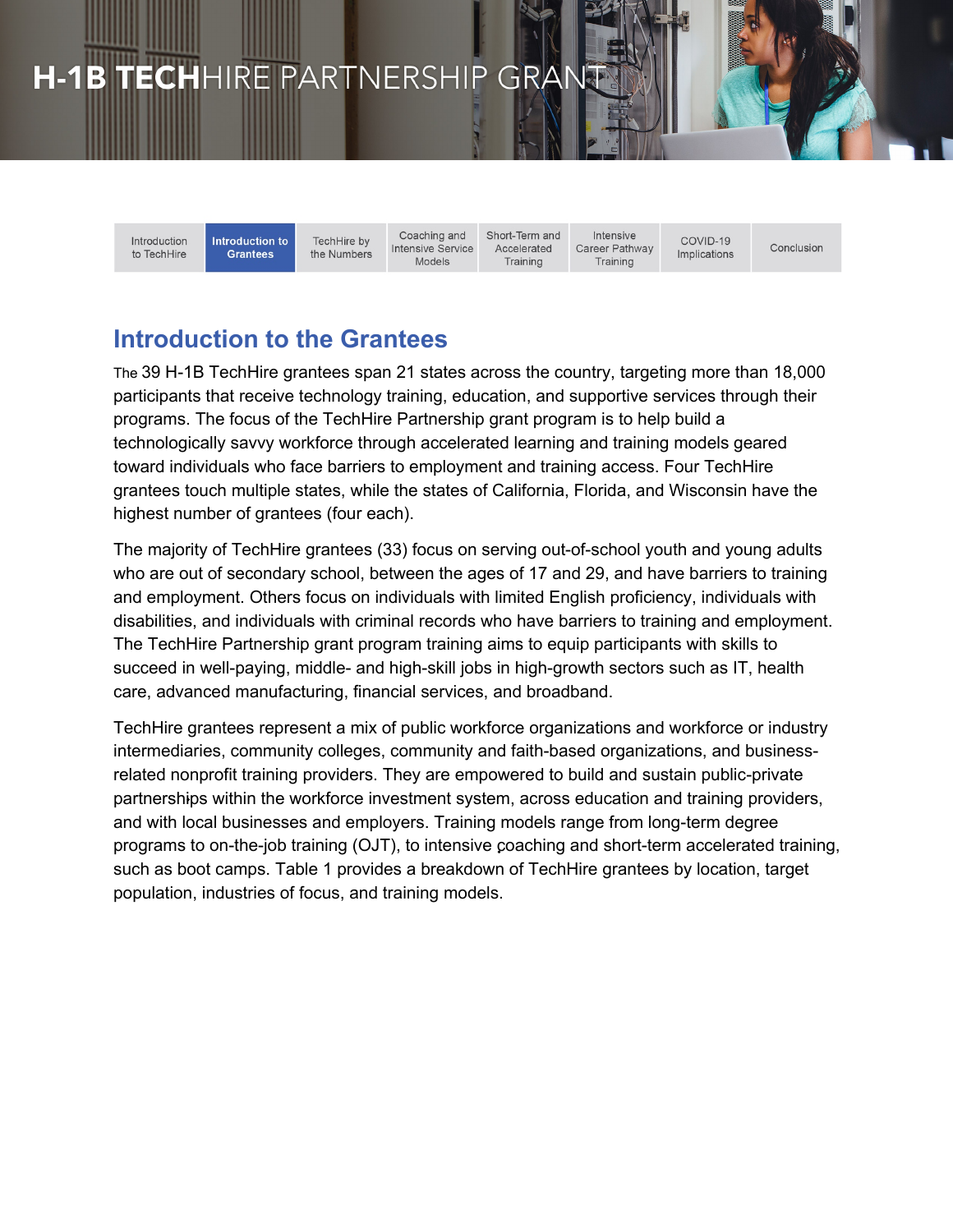## Table 1: A Breakdown of TechHire Grantees, Region 1

| <b>Grantee</b>                                                                                        | <b>Location</b>                              | <b>Target</b><br><b>Population</b>      | <b>Target</b><br><b>Industries</b>                        | <b>Training Model</b>                                                                                                                                                                               |
|-------------------------------------------------------------------------------------------------------|----------------------------------------------|-----------------------------------------|-----------------------------------------------------------|-----------------------------------------------------------------------------------------------------------------------------------------------------------------------------------------------------|
| <b>Coastal Counties</b><br><b>Workforce Inc.</b>                                                      | Brunswick, ME                                | Youth and<br>young adults.<br>$17 - 29$ | IT                                                        | Boot camp<br>$\blacksquare$<br>Paid internships<br>×,<br><b>OJT</b><br>. .<br>Short-term, accelerated<br>online training                                                                            |
| <b>JFF</b>                                                                                            | Maryland, New<br>York, and<br>Washington, DC | Youth and<br>young adults,<br>17-29     | IT                                                        | • Classroom and online<br>training                                                                                                                                                                  |
| <b>Mount Wachusett</b><br><b>Community College</b>                                                    | Gardner, MA                                  | Youth and<br>young adults,<br>$17 - 29$ | Advanced<br>manufacturing                                 | • OJT<br>• Paid internships                                                                                                                                                                         |
| <b>Northwest Regional</b><br><b>Workforce</b><br><b>Investment Board</b>                              | Waterbury, CT                                | Youth and<br>young adults,<br>17-29     | IT                                                        | • Classroom training<br>• Distance learning<br>• Boot camps<br>• OJT<br>• Paid internships<br>• Mentorship<br>• Registered Apprenticeship                                                           |
| <b>Research</b><br><b>Foundation of CUNY</b><br>on behalf<br>of LaGuardia<br><b>Community College</b> | Long Island<br>City, NY                      | Youth and<br>young adults,<br>$17 - 29$ | IT                                                        | • Boot camps (500 hours<br>of intensive, cohort-based<br>IT training)<br>• Internships<br>• Incumbent worker training                                                                               |
| <b>Suffolk County</b><br><b>Community College</b>                                                     | Selden, NY                                   | Youth and<br>young adults,<br>17-29     | IT, health care,<br>advanced<br>manufacturing             | ■ Boot camps<br>• Online training<br>· Paid work experience<br>• Classroom training                                                                                                                 |
| <b>The Westchester</b><br><b>County Department</b><br>of Social Services                              | White Plains,<br><b>NY</b>                   | Youth and<br>young adults,<br>$17 - 29$ | IT, health care,<br>advanced<br>manufacturing,<br>biotech | Paid work experience<br>Intensive coaching<br>Short-term/accelerated<br>training<br>Career pathway training<br>leading to a credential<br>- Work experience<br>lnternships<br>■ OJT<br>■ Boot camps |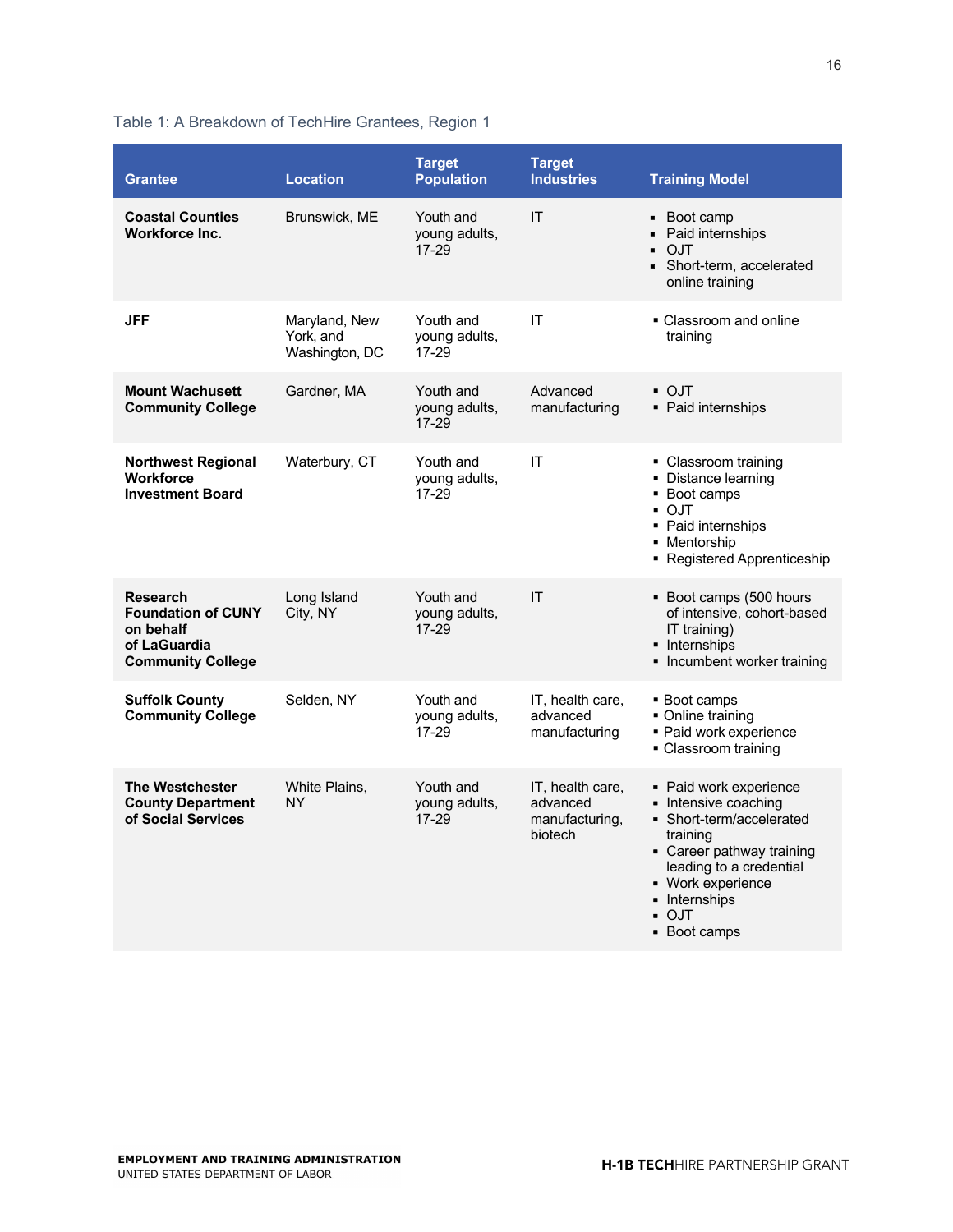#### Table 2: A Breakdown of TechHire Grantees, Region 2

| <b>Grantee</b>                                                            | <b>Location</b>              | <b>Target</b><br><b>Population</b>                 | <b>Target</b><br><b>Industries</b> | <b>Training Model</b>                                                                                                                                                                     |
|---------------------------------------------------------------------------|------------------------------|----------------------------------------------------|------------------------------------|-------------------------------------------------------------------------------------------------------------------------------------------------------------------------------------------|
| <b>BridgeValley</b><br><b>Community &amp;</b><br><b>Technical College</b> | South<br>Charleston, WV      | Youth and young<br>adults, 17-29                   | IT, advanced<br>manufacturing      | • Registered Apprenticeship<br>• Contextualized, online.<br>blended, simulated, and<br>remote academic instruction                                                                        |
| <b>Goodwill Industries</b><br>International Inc                           | Texas, Ohio, and<br>Virginia | Youth and<br>young adults,<br>17-29                | IT                                 | • Paid work experience<br>• Rapid classroom and/or<br>blended training<br>• Online training<br>• Registered Apprenticeship<br>$\overline{\phantom{a}}$ OJT<br>• Incumbent worker training |
| <b>Montgomery College</b>                                                 | Rockville, MD                | Individuals with<br>limited English<br>proficiency | IT                                 | • OJT and other work<br>experiences<br>• Incumbent worker training                                                                                                                        |

#### Table 3: A Breakdown of TechHire Grantees, Region 3

| <b>Grantee</b>                                        | <b>Location</b>      | <b>Target</b><br><b>Population</b>  | <b>Target</b><br><b>Industries</b>            | <b>Training Model</b>                                                                                                         |
|-------------------------------------------------------|----------------------|-------------------------------------|-----------------------------------------------|-------------------------------------------------------------------------------------------------------------------------------|
| <b>Atlanta Technical</b><br><b>College</b>            | Atlanta, GA          | Youth and young<br>adults, 17-29    | -IT                                           | • Boot camps<br>• Short-term accelerated<br>training leading to an industry-<br>recognized credential<br>• Classroom training |
| <b>Atlanta Workforce</b><br><b>Development Agency</b> | Atlanta, GA          | Youth and<br>young adults,<br>17-29 | IT                                            | • Career-readiness program<br>and entrepreneurship boot<br>camp<br>• Coding boot camps<br>• Classroom training                |
| <b>Daytona State College</b>                          | Daytona Beach,<br>FL | Youth and<br>young adults,<br>17-29 | Advanced<br>manufacturing                     | • Nontraditional, accelerated<br>workforce training<br>• Internships<br>• Boot camps<br>• Incumbent worker training           |
| <b>James Sprunt</b><br><b>Community College</b>       | Kenansville, NC      | Youth and<br>young adults,<br>17-29 | IT. health care.<br>advanced<br>manufacturing | • Classroom training<br>• Paid internships                                                                                    |
| <b>Miami Dade College</b>                             | Miami. FL            | Youth and<br>young adults,<br>17-29 | $\mathsf{I}$                                  | • Paid internships<br>• Boot camps<br>• Classroom training                                                                    |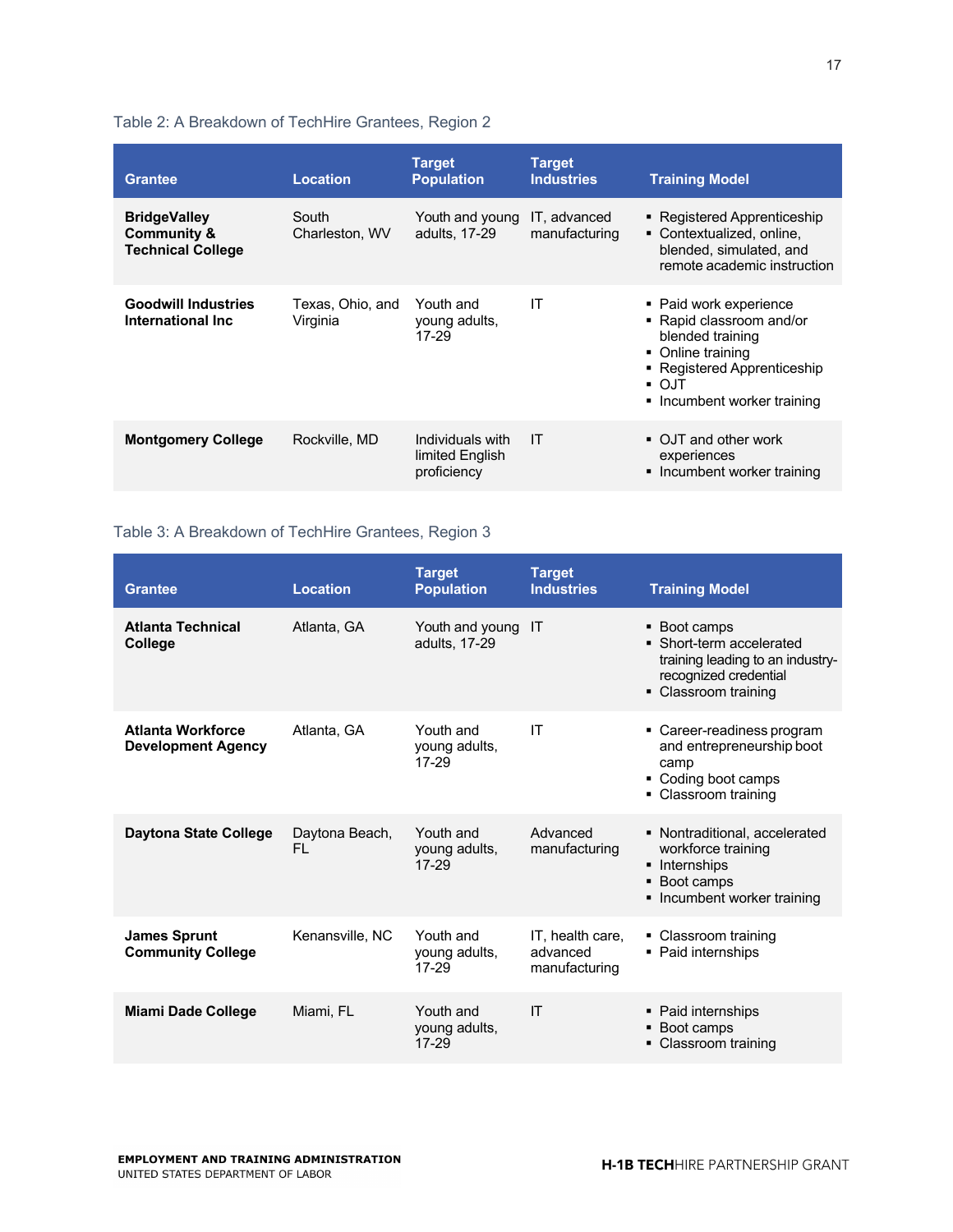| <b>Grantee</b>                                                                         | <b>Location</b>      | <b>Target</b><br><b>Population</b>      | <b>Target</b><br><b>Industries</b>                                                                                                         | <b>Training Model</b>                                                                                                                                                                                             |
|----------------------------------------------------------------------------------------|----------------------|-----------------------------------------|--------------------------------------------------------------------------------------------------------------------------------------------|-------------------------------------------------------------------------------------------------------------------------------------------------------------------------------------------------------------------|
| <b>Midlands Technical</b><br>College                                                   | Columbia, SC         | Youth and<br>young adults,<br>17-29     | IT, health care,<br>advanced<br>manufacturing,<br>professional and<br>technical<br>services,<br>education<br>services, public<br>education | • Boot camps<br>• Incumbent worker training<br>• Paid internships, work<br>experience, or<br>apprenticeships                                                                                                      |
| <b>Pellissippi State</b><br><b>Community College</b>                                   | Knoxville, TN        | Youth and<br>young adults,<br>$17 - 29$ | IT, advanced<br>manufacturing                                                                                                              | Intensive boot camps                                                                                                                                                                                              |
| <b>Polk State College</b>                                                              | Winter Haven,<br>FL. | Individuals with<br>criminal records    | Advanced<br>manufacturing                                                                                                                  | • Classroom training<br>• Incumbent worker training<br>• Paid internships<br>• Contextualized training                                                                                                            |
| <b>Tampa Bay Workforce</b><br>Alliance Inc. d/b/a<br><b>Career Source Tampa</b><br>Bay | Tampa, FL            | Youth and<br>young adults,<br>17-29     | IT, health care                                                                                                                            | Accelerated training and<br>certification<br>• Online and classroom<br>training<br>• Computer labs<br>• Career pathway training<br>leading to a credential<br>• Long-term training<br>• Incumbent worker training |
| <b>Wake Technical</b><br><b>Community College</b>                                      | Raleigh, NC          | Youth and young<br>adults, 17-29        | IT                                                                                                                                         | • Job-readiness training<br>Accelerated training<br>• Paid work experience<br>• OJT<br>Incumbent worker training                                                                                                  |

#### Table 4: A Breakdown of TechHire Grantees, Region 4

| <b>Grantee</b>                                       | Location                  | <b>Target</b><br><b>Population</b>  | Target<br><b>Industries</b>   | <b>Training Model</b>                                                                                 |
|------------------------------------------------------|---------------------------|-------------------------------------|-------------------------------|-------------------------------------------------------------------------------------------------------|
| <b>North Central Texas</b><br><b>College</b>         | Gainesville, TX           | Youth and<br>young adults,<br>17-29 | IT. advanced<br>manufacturing | • Classroom instruction<br>• Paid work experience<br>• Paid internships<br>• Coaching<br>• Boot camps |
| <b>Workforce Connection</b><br>of Central New Mexico | Albuquerque,<br><b>NM</b> | Youth and<br>young adults,<br>17-29 | ΙT                            | • Paid work experience<br>• Boot camps                                                                |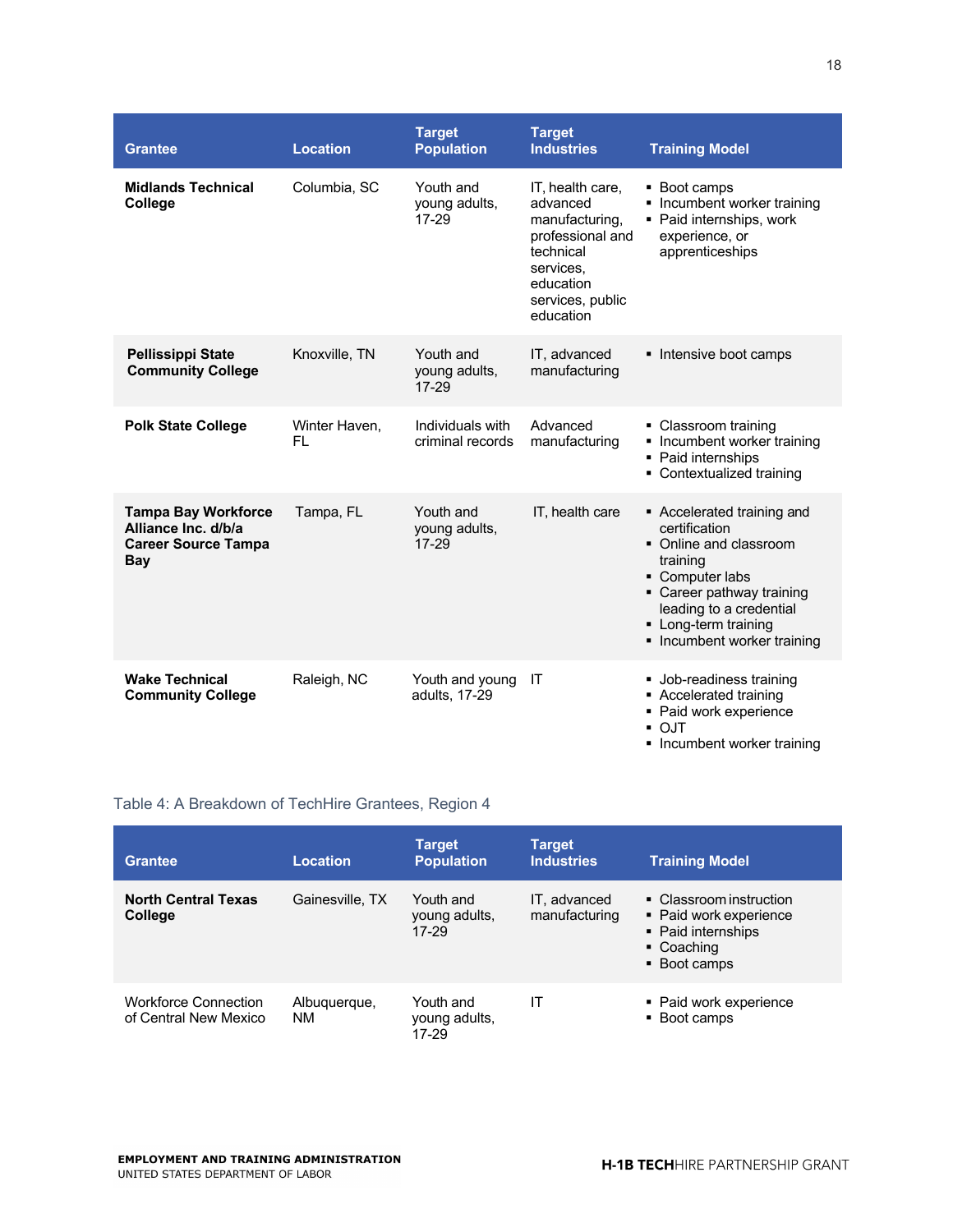## Table 5: A Breakdown of TechHire Grantees, Region 5

| <b>Grantee</b>                                                                       | <b>Location</b>  | <b>Target</b><br><b>Population</b>                 | <b>Target</b><br><b>Industries</b>                                   | <b>Training Model</b>                                                                                                                                        |
|--------------------------------------------------------------------------------------|------------------|----------------------------------------------------|----------------------------------------------------------------------|--------------------------------------------------------------------------------------------------------------------------------------------------------------|
| <b>Chippewa Valley</b><br><b>Technical College</b>                                   | Eau Claire, WI   | Youth and young<br>adults, 17-29                   | IT, advanced<br>manufacturing                                        | • Internships<br>• Learn and earn (paid work<br>experience)<br>• Apprenticeships                                                                             |
| <b>Employ Milwaukee</b>                                                              | Milwaukee, WI    | Youth and young<br>adults, 17-29                   | IT, health care,<br>advanced<br>manufacturing,<br>financial services | $\bullet$ O.JT<br>• Paid work experience<br>• Paid internships<br>• Incumbent worker training<br>and apprenticeships                                         |
| Flying HIGH Inc.                                                                     | Youngstown, OH   | Individuals with<br>criminal records               | Health care,<br>advanced<br>manufacturing                            | ▪ JT<br>• Paid work experience<br>• Paid internships<br>• Career pathways<br>• Short-term/accelerated<br>training<br>• Longer-term training                  |
| <b>Full Employment</b><br><b>Council Inc.</b>                                        | Kansas City, MO  | Youth and young<br>adults, 17-29                   | IT, health care,<br>advanced<br>manufacturing,<br>financial services | $\overline{\phantom{a}}$ OJT<br>• Classroom training<br>• Paid work experience<br>• Soft-skills training<br>• Apprenticeships<br>• Incumbent worker training |
| Indiana AFL-CIO Labor<br><b>Institute for Training</b><br>Inc.                       | Indianapolis, IN | Individuals with<br>limited English<br>proficiency | Advanced<br>manufacturing                                            | • Registered apprenticeship                                                                                                                                  |
| <b>Ivy Tech Community</b><br><b>College of Indiana</b>                               | Indianapolis, IN | Youth and young<br>adults, 17-29                   | IT, advanced<br>manufacturing                                        | • Short-term technical training,<br>internships                                                                                                              |
| <b>State Technical</b><br><b>College of Missouri</b>                                 | Linn, MO         | Individuals with<br>criminal records               | Advanced<br>manufacturing                                            | • OJT<br>• Internships<br>• Math and reading boot<br>camps<br>• Contextualized learning                                                                      |
| <b>United Migrant</b><br><b>Opportunity Services /</b><br><b>UMOS Inc.</b>           | Milwaukee, WI    | Youth and young<br>adults, 17-29                   | IT                                                                   | • Blended learning (online, in-<br>person, and project-based)<br>• Career pathways<br>• Boot camps<br>• Incumbent worker training                            |
| <b>Waukesha-Ozaukee-</b><br><b>Washington Workforce</b><br><b>Development Center</b> | Pewaukee, WI     | Youth and young<br>adults, 17-29                   | IT, health care,<br>advanced<br>manufacturing                        | • Boot camps<br>• Registered Apprenticeship<br>$\overline{\phantom{a}}$ OJT<br>• Paid work experience<br>• Career pathways<br>• Incumbent worker training    |